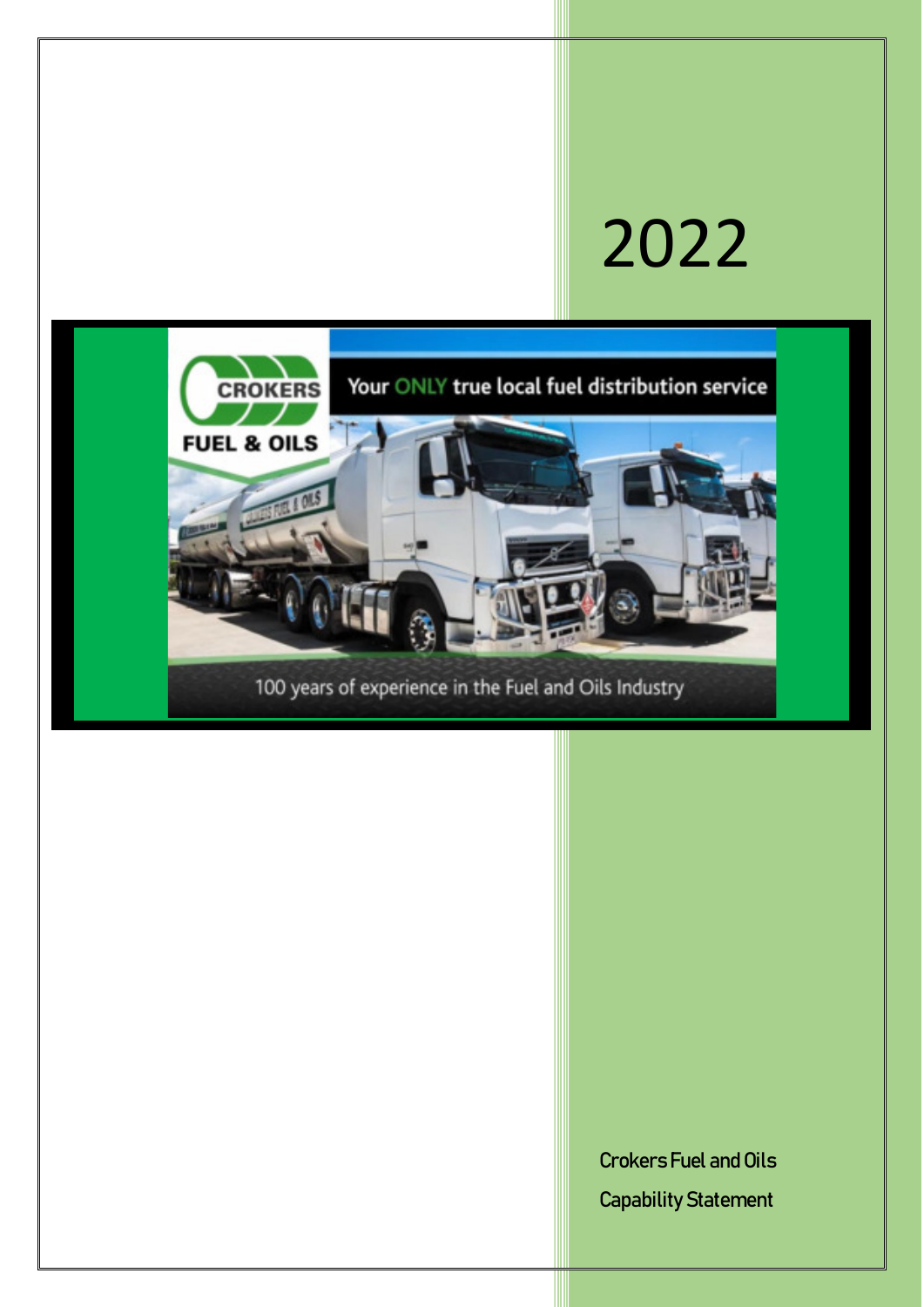

### Crokers Fuel & Oils History

A commitment to customer service and satisfaction has maintained Crokers Fuel & Oils Pty Ltd as a leading local fuel and lubricants distributing company. Success and growth in the future are dependent upon our ability to sustain this excellent service through the individual effort and dedication of every employee. Utilising local knowledge, experience, skill, ability and energy is an essential factor towards succeeding as a team and exceeding customer expectation.

Crokers Fuel & Oils Pty Ltd service a 55,000 km<sup>2</sup> area of central Queensland, from St Lawrence (south) to Bowen (north) and west to Alpha.

Crokers Fuel & Oils has a fleet of 5 B-Doubles, 15 Truck and Trailer combinations and 4 mini-tankers and employed 48 staff working out of Mackay, Clermont and Proserpine with a turnover of around 75 to 80 million litres a year.

Our company supplies bulk, onsite and retail Ampol fuel products and supplies and stocks a large range of Ampol, Mobil, Caltex, Gulf Western and Recochem products to a broad range of industries including farming, resellers, quarrying, trucking, mining and manufacturing companies.

As a company we are proud of our level of service to all our customers and this focus on safe, friendly and efficient service has built a strong company with a loyal customer base.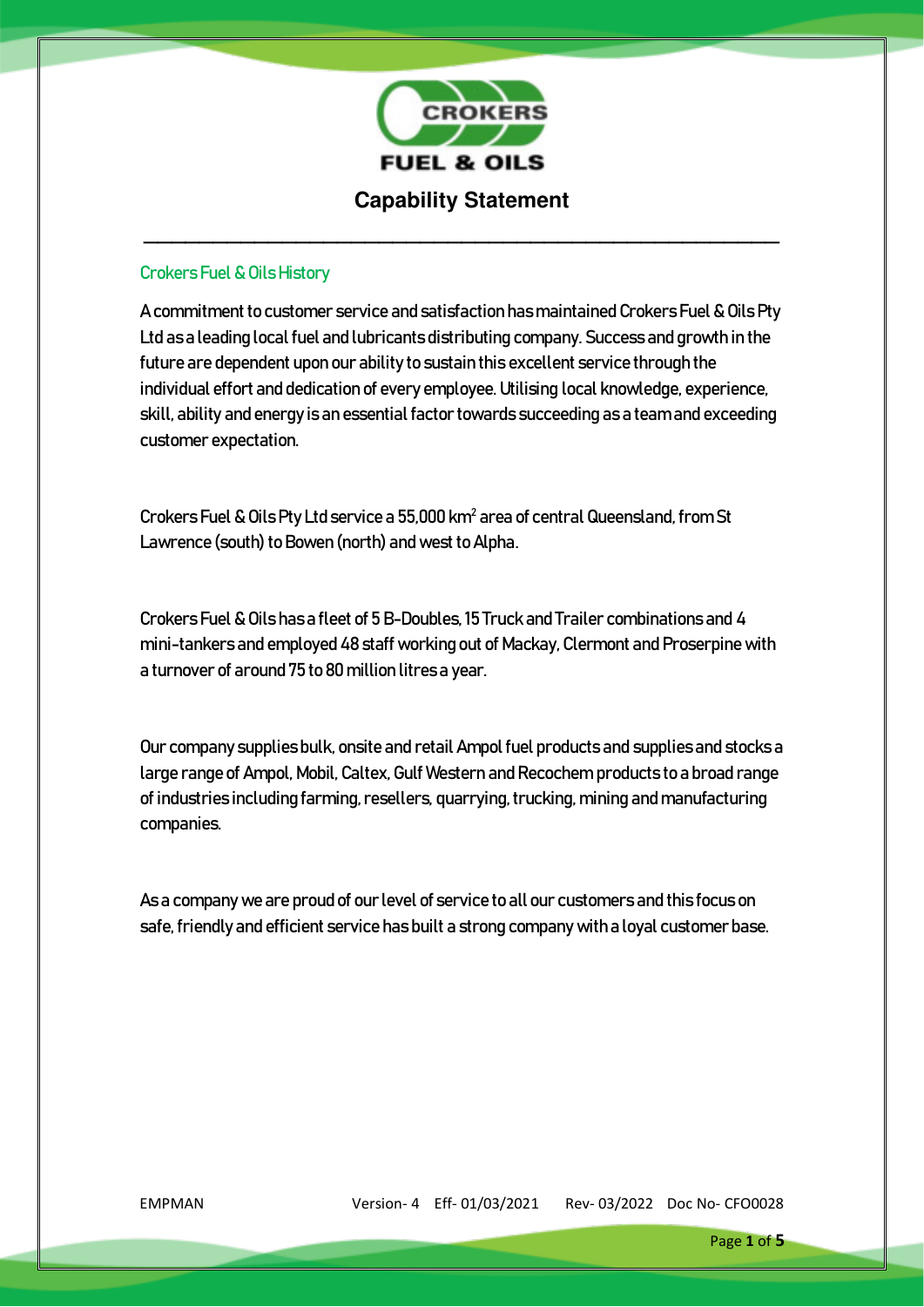

# **Safety**

Crokers Fuel & Oils are focused on providing a safe workplace for our staff, the safety of our customers and general public and no harm to the environment through continual audits and improvements to our safety management system with risk analysis and management procedures in place.

Our staff are kept up to date with all training and compliant with all-

- National Heavy Vehicle Regulator guidelines.
- Fatigue management.
- Dangerous goods transportation and handling training and licencing.
- Safe Load Pass system.
- Product loss prevention training, (Zero product to ground).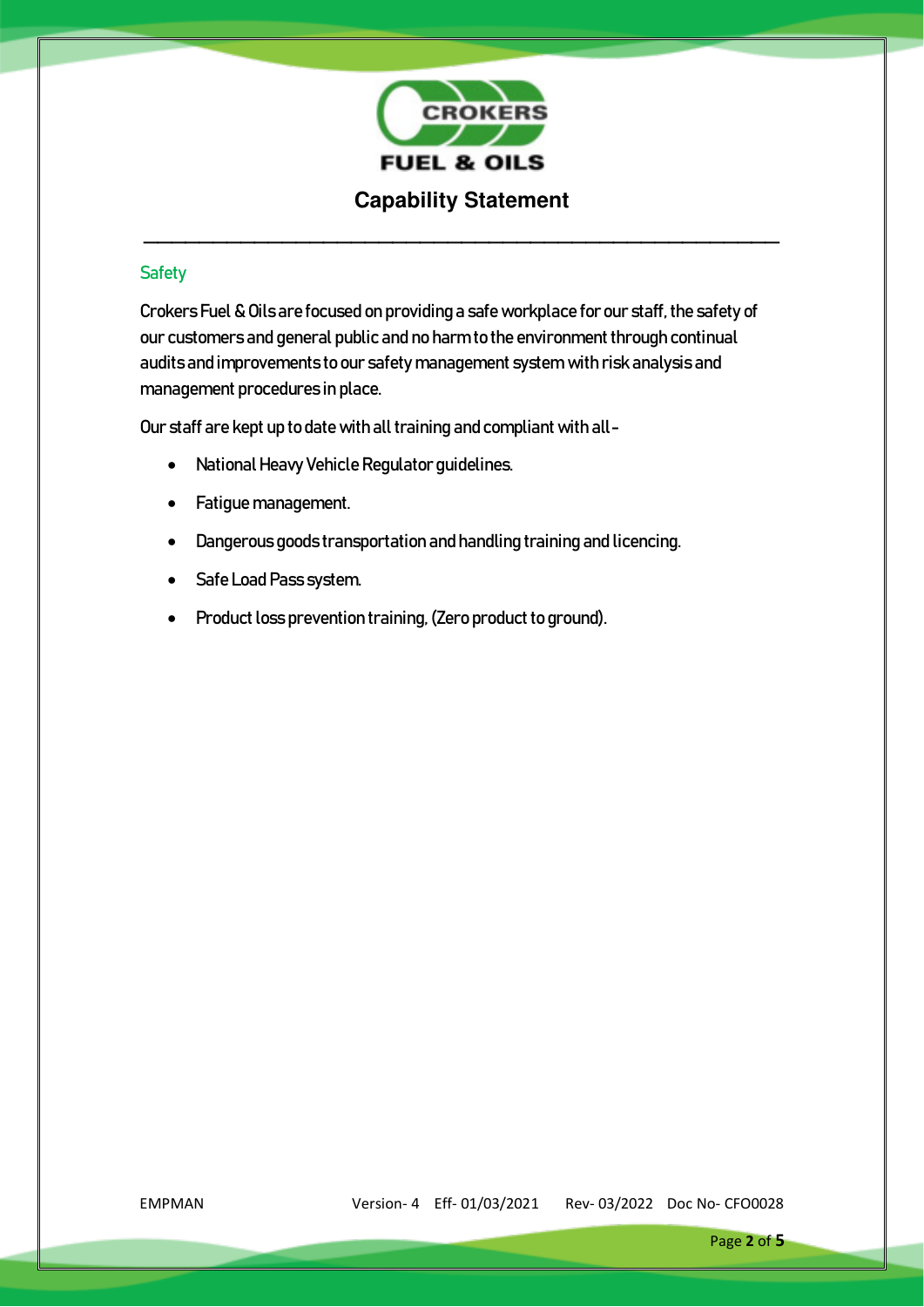

**\_\_\_\_\_\_\_\_\_\_\_\_\_\_\_\_\_\_\_\_\_\_\_\_\_\_\_\_\_\_\_\_\_\_\_\_\_\_\_\_\_\_\_\_\_\_** 

# Some of the industries serviced

Agriculture- Production, Harvesting and Transportation companies.







Quarrying and mining- Production and transportation companies.



Earthworks- Civil earthwork companies.



Livestock- Production and transportation companies.



Freight transport companies.









EMPMAN Version- 4 Eff- 01/03/2021 Rev- 03/2022 Doc No- CFO0028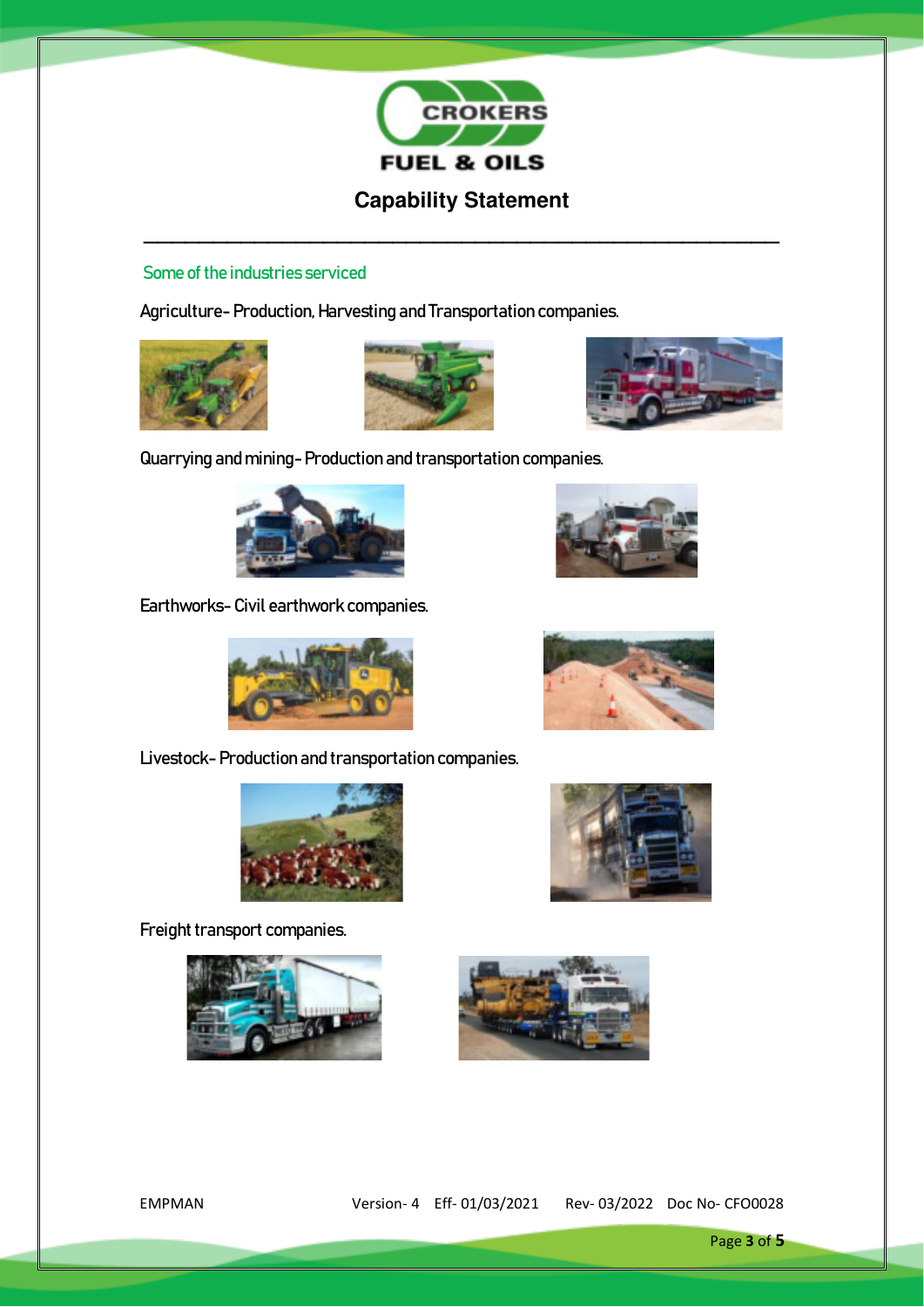

# **Capability Statement**

**\_\_\_\_\_\_\_\_\_\_\_\_\_\_\_\_\_\_\_\_\_\_\_\_\_\_\_\_\_\_\_\_\_\_\_\_\_\_\_\_\_\_\_\_\_\_** 

#### Company Details

Business Name **Crokers** Fuel & Oils Pty Ltd.

General Manager **David Hindle** Mobile 0407 633 055

**Transport Manager Communist Communist Communist Communist Communist Communist Communist Communist Communist Communist Communist Communist Communist Communist Communist Communist Communist Communist Communist Communist Com** Mobile 0428 524 315

Clermont Depot Manager Peter Bleakley Mobile 0419 652 659 Email peterb@crokers.com.au

Proserpine Depot Manager Barry Saroglia Mobile 0409 640 573 Email sags@crokers.com.au

Business Phone 07 48 478 170 Business Fax 07 48 478 183 Year Established 1889 ABN 41 069 396 354

Mackay Main Office Address 7 Connors Road, Paget, Qld 4740.

Email davidh@crokers.com.au

Email [kevinw@crokers.com.au](mailto:kevinw@crokers.com.au) 

Website www.crokers.com.au Postal Address **PO Box 5497, Mackay Mail Centre**